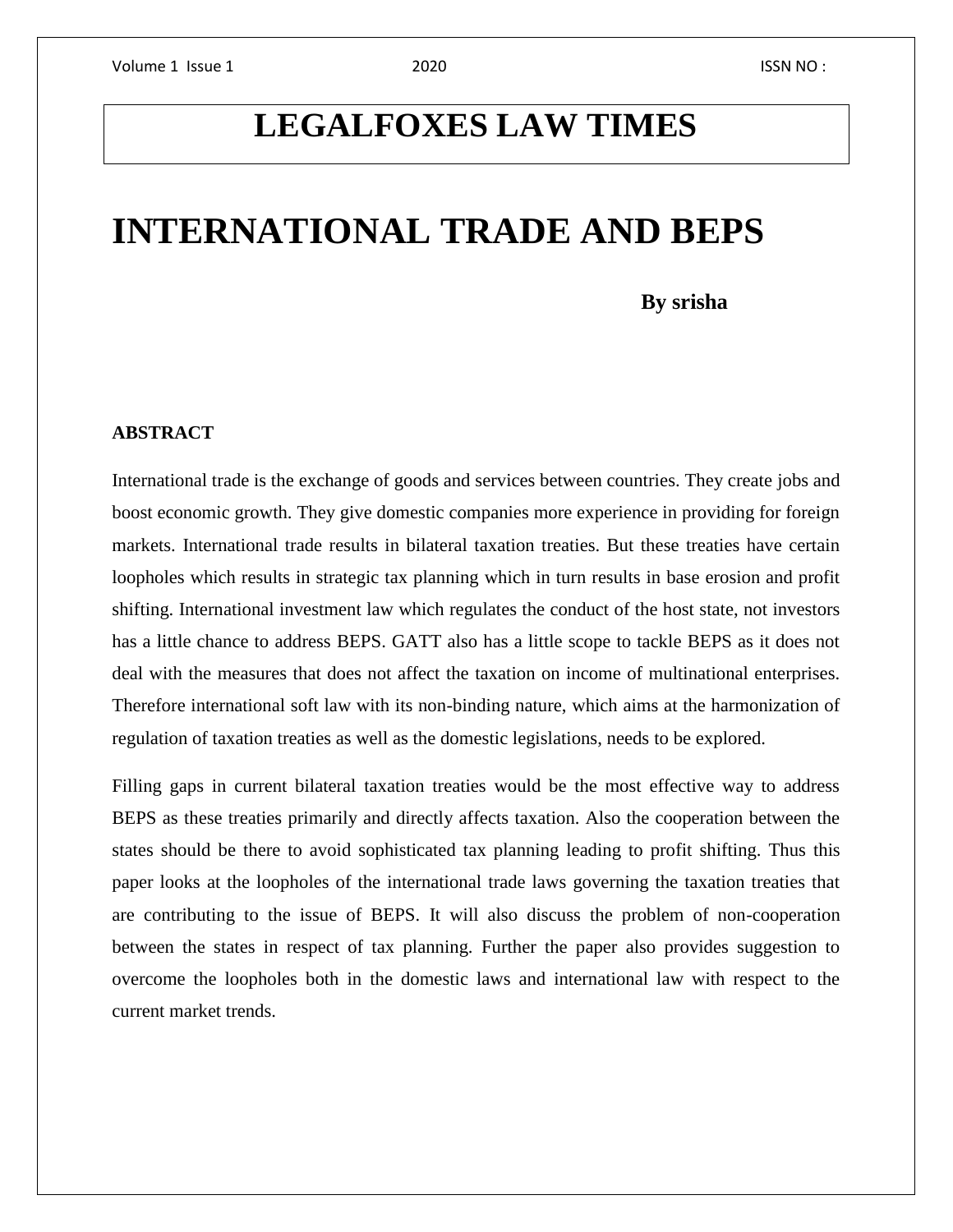### **Introduction**

The preamble to most bilateral tax conventions provides that the objective of the tax treaty is to avoid or eliminate double taxation as well as to prevent tax evasion. A few tax conventions also make reference to the aim of combating tax avoidance. Double taxation bas always been considered a major barrier to international trade and investment, as well as unfair and contrary to the principle of horizontal equity, requiring the equitable tax treatment of both foreign and domestic income sources. To avoid double taxation, bilateral tax treaties provide a mechanism for assigning taxing rights over income and capital, accruing to residents of one or both contracting states, between the treaty partners in cases where both jurisdictions have a legitimate claim to taxation. The bilateral tax treaty regime, however, is not necessary to deal with this problem. Countries can administer unilateral measures to prevent double taxation, such as foreign tax credits recognizing the taxes paid in foreignjurisdictions, and need not resort to a bilateral tax treaty system. Academics have applied game theory to analyze the tax policies that countries would administer in the absence of a tax treaty regime, concluding that states would unilaterally adopt optimal policies for avoiding double taxation.<sup>1</sup>

As a complement to domestically administered double tax relief policies, tax treaties introduce a measure of uniformity in the tax treatment of income generated in one jurisdiction by residents in another treaty state, and establish a set of miles that lead to predictable results and are simple to apply.<sup>2</sup>It is through the assignment oftaxing rights that the tax treaty regime coordinates the interaction of domestic tax regimes to avoid the overlap between divergent or conflicting domestic tax miles.

Despite the lack of uniformity in treaty practices, the treaty rules and principles governing the allocation and exercise of taxing rights has greatly simplified international taxation, and has introduced some measure of c1arity and certainty with respect to the tax treatment accorded to residents of one treaty jurisdiction, in another treaty state. At the same time, tax treaties play a significant role in circumscribing the scope of each jurisdiction's taxing powers, and function to

l

 $^1$  See Dagan Tsilly, " The Tax Treaties Myth," (2002) 32 N.Y.U.J. & Pol. 939

 $2$  Ibid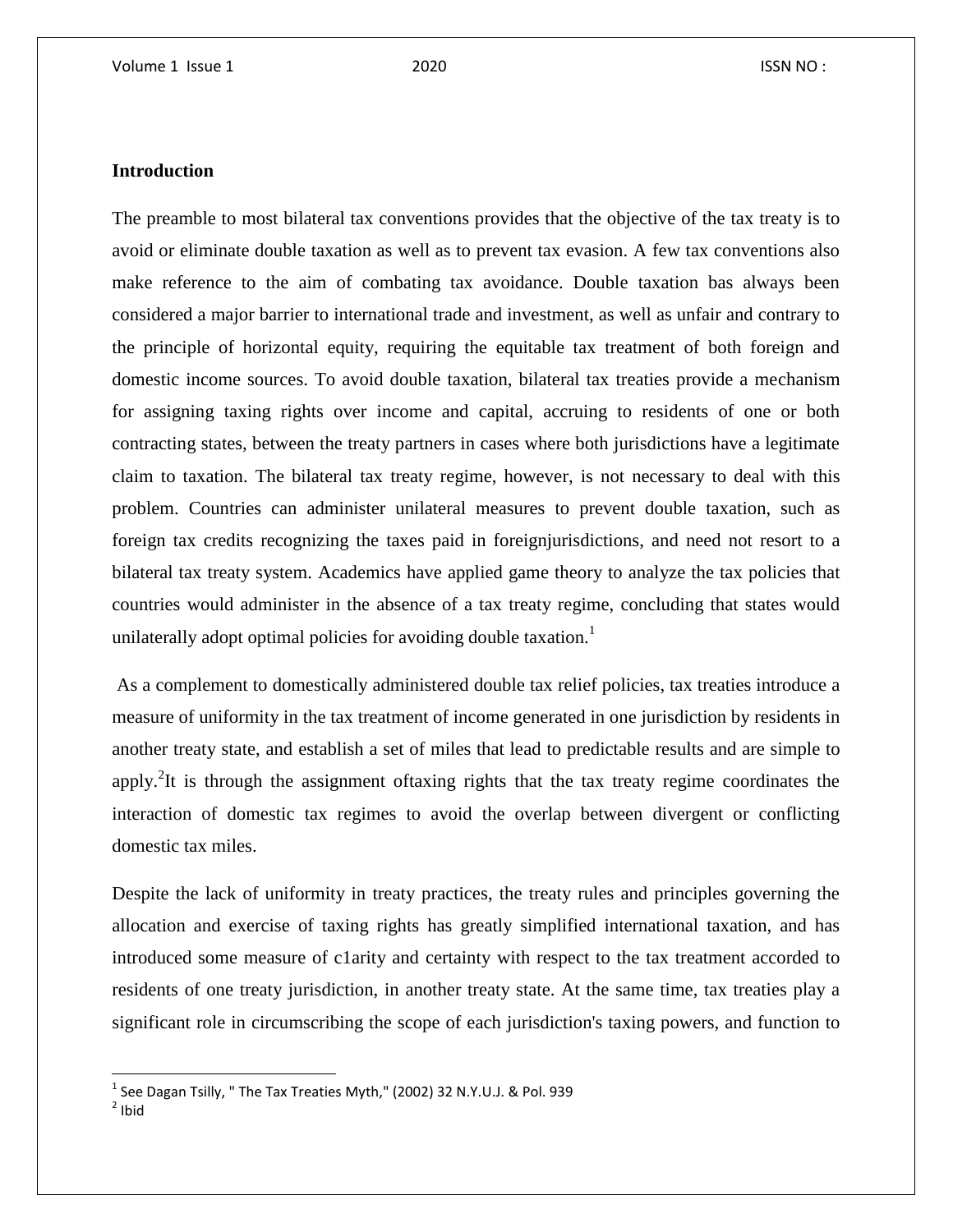limit the tax burden levied in the host state, reducing the source jurisdiction's share of the international income base. As a result, the bilateral treaty model functions primarily to reduce the administrative and compliance burden faced by tax subjects with residency or economic ties in more than one treaty country. The treaty regime also has a limited scope and cannot address all the tax related complications that arise when the laws of two jurisdictions overlap or converge.<sup>3</sup>

#### **Treaty shopping**

In the report based on the United states- Malta income tax treaty<sup>4</sup>, the senate committee on Foreign relations described the term treaty shopping as a situation which is developed when a resident of the country which is not a party of the income tax treaty seeks some benefit from the provisions under the treaty. There can be circumstances such as, establishment of a corporation by the non-resident in one of the countries party to the tax treaty, which would give tax benefits under the tax treaty. It is possible for the resident of the third country to repatriate funds to his home country through the relaxed tax provisions of the tax treaty or by passing funds through another country where the terms are much more favourable.

The inclusion of provisions which usually help in reducing treaty shopping is beneficial ownership clause, specific anti conduit clause, and limitation of benefits clause.

#### **Beneficial ownership**

 $\overline{a}$ 

The third company involved in treaty shopping which interpose itself as the company of the country which is the party to the tax treaty is known as the conduit company.

Sometimes, residents of a non-contracting state try to obtain the benefits of a tax treaty by interposing a company in a contracting state, a company that subsequently forwards passive income to the residents of the non-contracting state. This scheme subverts the intention of the contracting states to confine benefits to their own residents. Companies interposed in this manner are sometimes called "conduit companies". Conduit company cases usually turn on whether the company in question should be characterised as the beneficial owner of passive income that it

 ${}^{3}$ LuizaBrindusaCruceru,treaty shopping and the abuse of income tax conventions, Institute of Comparative Law, Faculty of Law, McGiII University, Montreal; July, 2005;

<sup>&</sup>lt;sup>4</sup>senate comm. On foreign relations, report on the tax convention with the republic of malta, S. ExEc. REP. No. 30, 97th Cong., 1st Sess. 20 (1981), reprinted in 2 TAx TREATIES (CCH) 5435 at 5484.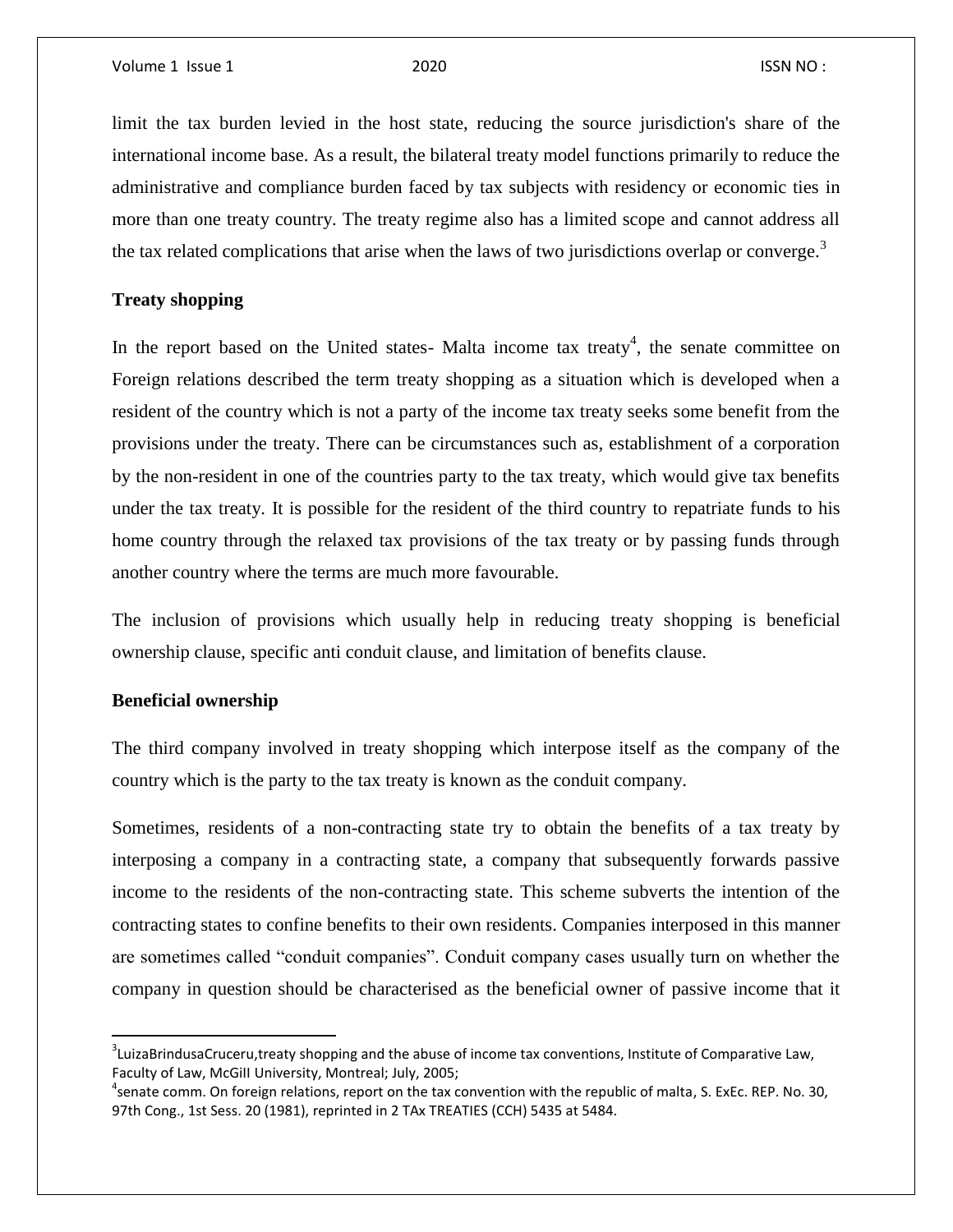receives, or as a conduit that merely forwards passive income to persons who are not residents of one of the states that are parties to the treaty in question.<sup>5</sup>

Importance of lack of beneficial ownership was tested in the case of A Holding ApS v Federal Tax , here the court relied on the OECD Commentary on Article 1 (that is the 'scope of treaty'); the state do not have to give the benefits of a double taxation convention where provisions of the convention have been abused to entered into an arrangement.

Beneficial ownership might be regarded as one of the most important concepts used in tax treaties. In general terms, it limits the benefit of treaty-reduced withholding taxes on dividends, interest and royalties to recipients who are beneficial owners of such income.

Paragraph 10 of the OECD model commentary on Art 1 suggests the use of a 'beneficial ownership' clause as one of the anti-abuse provisions that can be used to deal with source taxation of specific types of income set out in articles 10, 11 and 12 of the OECD model. The concept of 'beneficial ownership' determines the eligibility of residents of contracting states for the reduction or elimination of source country withholding taxes on interest, royalties and dividends. These words are generally understood to exclude intermediaries, such as nominees and agents who might be interposed between the payer and the ultimate beneficiary.

According to the OECD model commentary to Art 11 where an item of income is received by a resident of a contracting state acting in the capacity of agent or nominee it would be inconsistent with the object and purpose of the OECD model for the state of source to grant relief or exemption merely on account of the status of the immediate recipient of the income as a resident of the other contracting state.

Because the term has no specific meaning in the domestic tax law of most countries, the way in which domestic courts should interpret this treaty-originated concept has been the subject of much scholarly debate.

### **Limitation on Benefits clause**

l

<sup>&</sup>lt;sup>5</sup> SAURABH JAIN, JOHN PREBBLE, ALLEGRA CRAWFORD, Conduit Companies, Beneficial Ownership, and the Test of Dominion in Claims for Relief under Double Tax Treaties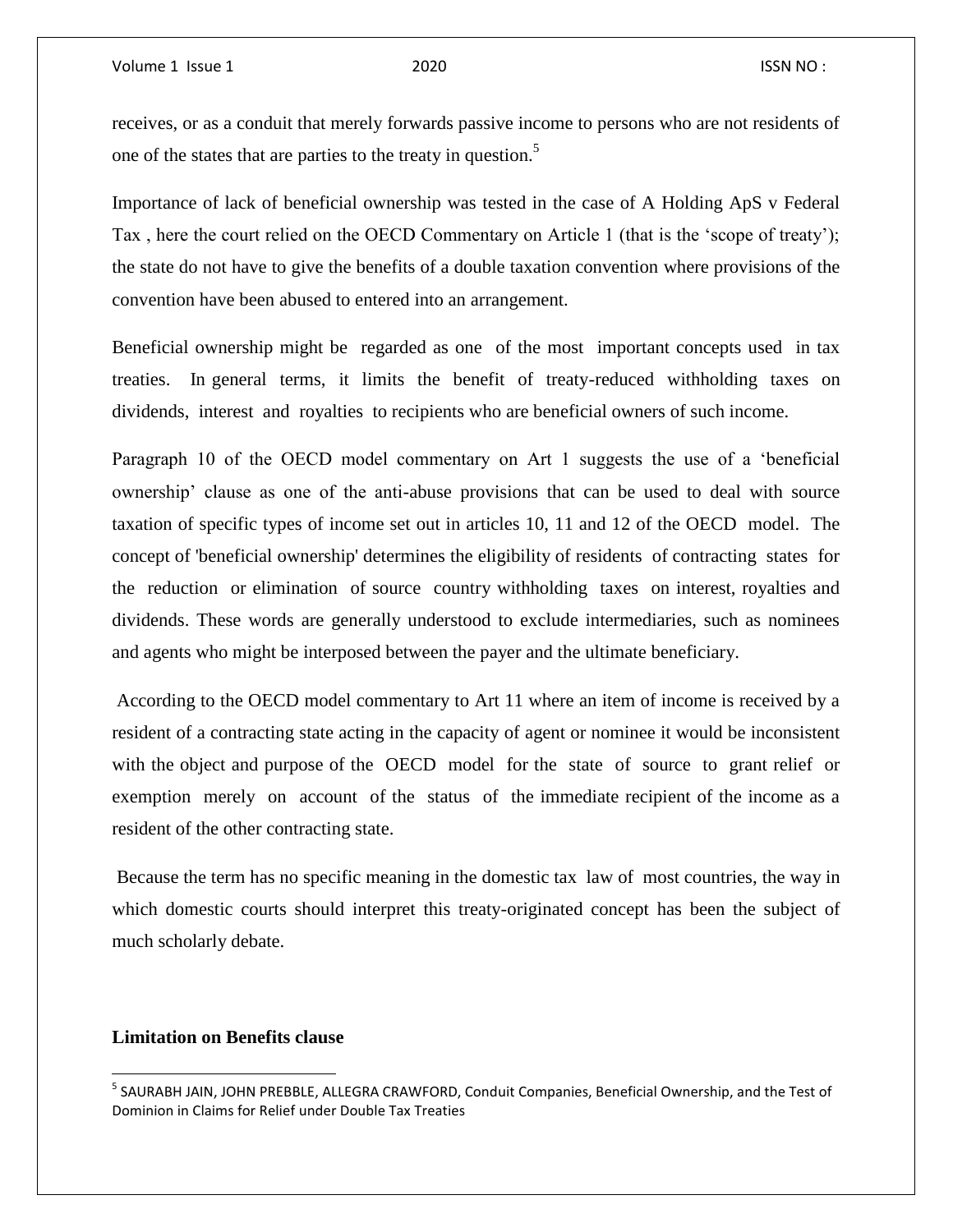Volume 1 Issue 1 2020 **ISSN NO**:

With the introduction of DTAAs, many companies, in order to minimize tax liability or many a times evade tax liability completely, started exploiting treaty laws. For example, a resident in Mauritius could avoid tax on capital gains in India (the source state) as it was not a resident in India as well as avoid tax on capital gains in Mauritius (residence state) because in Mauritius, residents were not taxed on capital gains. Therefore, in order to prevent abuse of treaty benefits and treaty shopping, countries have revised their tax treaties to include an anti-abuse provision called the limitation of benefit clause, herein after referred to as LOB clause. As the name suggests, this provision limits the benefits of favorable tax treaties.

Under LoB, foreign investors who seek tax exemptions in India should produce documents that he is a resident of the said foreign country (eg Mauritius). LoB refers to procedural requirements that the concerned beneficiary is a resident of the treaty country. The Limitation of Benefit (LoB) Clause is attached by the treaty parties in their bilateral DTAAs. The benefit of tax concession will be limited to such entities that produce the document (for example, the company proving that its residence is in Mauritius).

Mauritius treaty, tax on gains from alienation of shares arising between 1st April 2017 and 31st March 2019 cannot exceed 50% of the tax rates applicable on such gains in the state of residence of the company whose shares are being alienated. As a result of this, numerous companies were incorporated to exploit loopholes provided in tax laws of the DTAA. To counter misutilization of this benefit, the DTAA was renegotiated to include a LOB clause, which states that the benefit will not extend to residents of the contracting State if it's affairs are primarily set up for taking advantage of the benefit of this treaty.

#### **Treaty shopping in India**

India has over the time, has very well adapted to the global standards treaty shopping. In its treaties with other countries it is clearly reflected. The typical approach includes a general antiabuse rule, under which treaty benefits may be denied to a resident of the treaty country if the main purpose, or one of the main purposes, of an arrangement is to obtain tax treaty benefits. The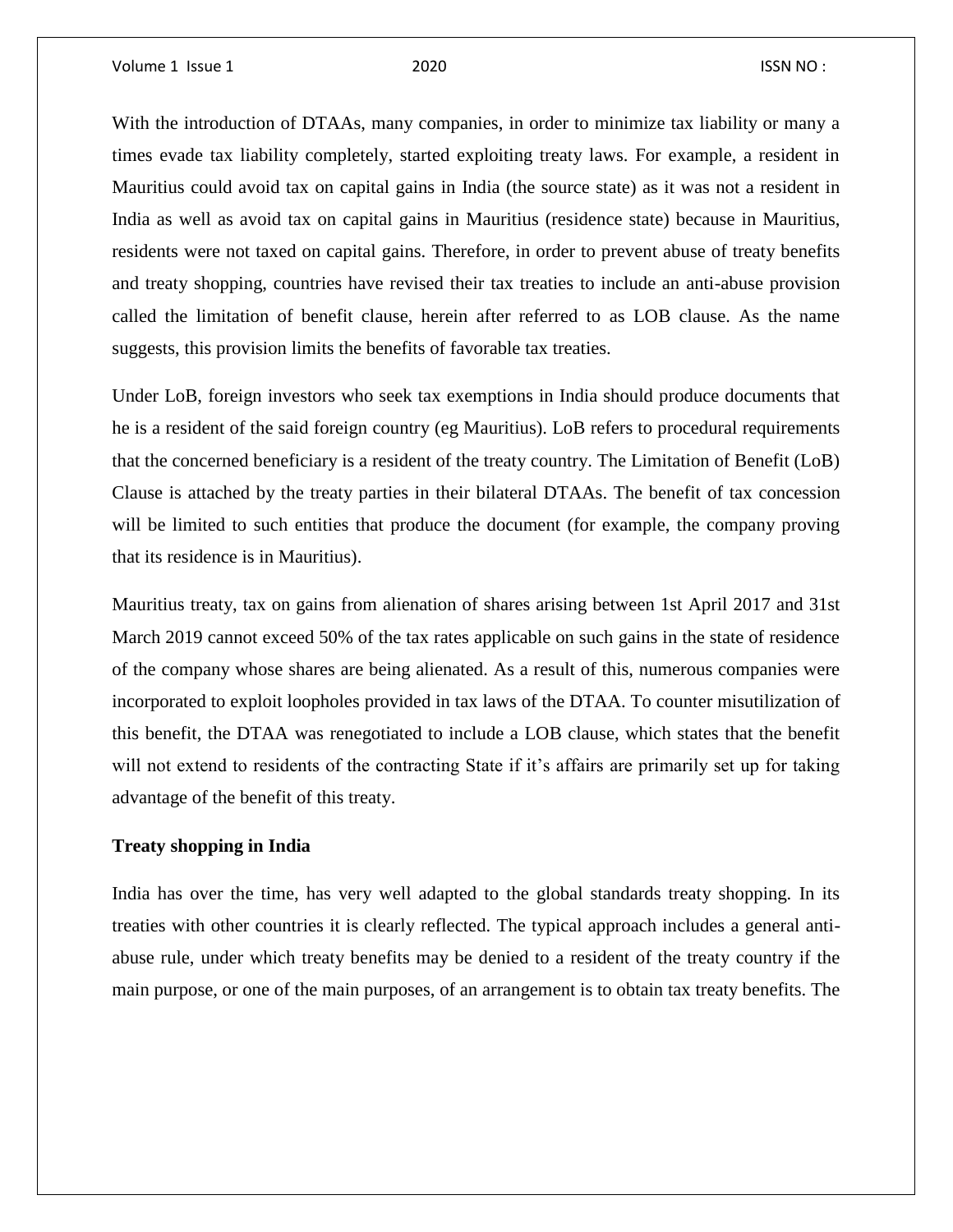Volume 1 Issue 1 2020 **ISSN NO**:

term used for such a provision typically is "limitation of benefits," but, in essence, the provision is more akin to the PPT rule in the proposals under BEPS action 6 than an LOB rule.<sup>6</sup>

- A completely different approach is taken in India's tax treaty with the US, which includes a detailed anti-abuse rule based on the US model treaty; this is akin to the LOB rule envisaged in the proposals under BEPS action 6.
- A combination of specific and general anti-abuse rules relating to the capital gains exemption is found in India's tax treaty with Singapore. The capital gains exemption may be denied if a company's affairs were arranged with the primary purpose of taking advantage of the exemption. The treaty defines a shell/conduit company and sets forth an objective test for determining whether such a company exists, on the basis of total annual expenditure incurred relating to operations in the country of residence.
- In some of India's recent tax treaties (including the treaties with Luxembourg and Malaysia), the LOB clause includes a provision that permits the application of domestic provisions to prevent tax evasion to prevail over the tax treaty in a case of treaty abuse.

Not only the legislators but also the courts are keen on helping in the issue of treaty shopping.In a landmark Supreme Court ruling in *AzadiBachaoAndolan*, the tax authorities attempted to read an antiabuse rule into the India-Mauritius tax treaty. They argued that certain offshore companies incorporated in Mauritius were shell companies that carried on no business in Mauritius and were incorporated with the sole motive of taking undue advantage of the capital gains tax exemption available in the India-Mauritius tax treaty. However, the Supreme Court observed that there is no inherent anti-abuse rule (i.e. no rule similar to the LOB rule) in the India-Mauritius tax treaty. The court opined that treaty shopping *"*is a matter which is best left to the discretion of the executive as it is dependent upon several economic and political considerations. This Court cannot judge the legality of treaty shopping merely because one section of thought considers it improper. A holistic view has to be taken to adjudge what is perhaps regarded in contemporary thinking as a necessary evil in a developing economy*."* The Supreme Court decision generally has been followed by the Indian courts.

The Indian tax authorities' attempts to apply domestic anti-avoidance rules that are not currently part of the Indian tax law were discredited by the Supreme Court in the *Vodafone* case. The court

 $\overline{\phantom{a}}$ 

 $^6$  Treaty Shopping and BEPS- An Indian Perspective, Deloittee, October 2015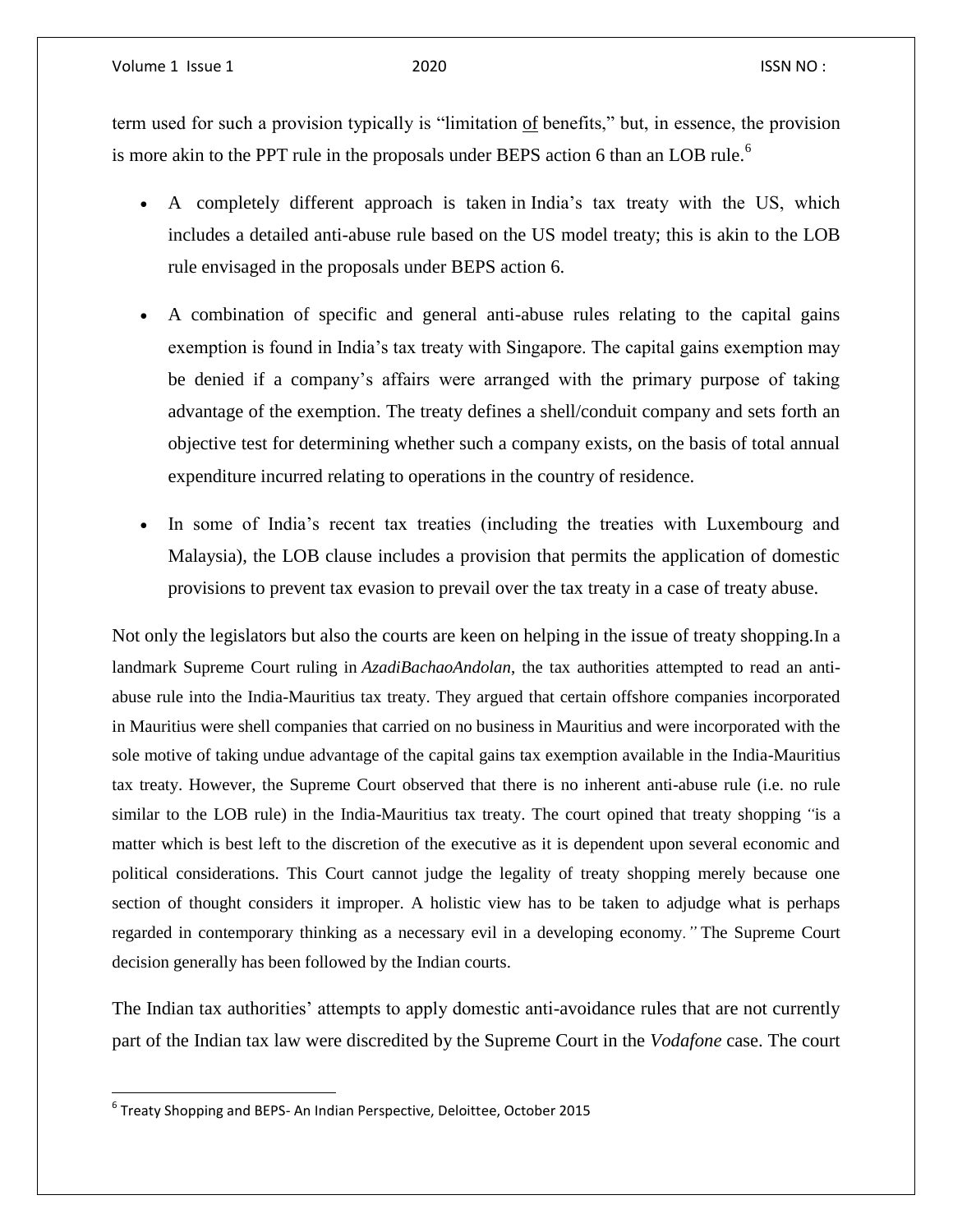noted that taxpayers need certainty as to tax policy if they are to operate efficiently and make rational economic choices, and that certainty also helps the tax authorities enforce the law. The court concluded that it is the government's responsibility to incorporate the relevant anti-abuse rules into the domestic tax law and India's tax treaties, "to avoid conflicting views."

In a recent decision in the *Baker Hughes* case, the Delhi Tribunal considered the relevance of BEPS considerations that the tax authorities argued provided a reason to apply anti-abuse rules. The tribunal explained that BEPS is a tax policy consideration that is relevant for the legislative process, but it cannot have a role in the judicial decision-making process because the judicial process would infringe neutrality if it were swayed by such a policy consideration. The courts must not only be neutral *vis-à-vis* the parties, they also must be value-neutral *vis-à-vis* competing ideologies. The court must interpret the law as it exists, and not as it ought to be in the light of certain underlying value notions.

#### **Transfer pricing**

In the globalised economy, developing countries are increasingly opening their borders to international trade and investment. Much of this trade is conducted by multinational enterprises (MNEs), and it is estimated that as much as 2/3 of all cross-border business transactions take place between companies belonging to the same group. Such cross-border trade and investment is vital to economic development. But it is essential, also, that developing countries are able to collect tax on the profits that multinational enterprises earn in their countries and do so in a way that does not discourage or distort international trade and investment.

It should be stressed that transfer pricing is a legitimate and necessary feature of the commercial activities of multinational enterprises, and far from all transfer pricing involves artificial profit shifting. However, multinational enterprises can use their transfer pricing as a means of reducing their global tax bill by shifting profit from normal tax-rate counties to low tax-rate countries. This is an issue faced by developing and developed countries alike. When transfer pricing is used by multinational enterprises to artificially shift profit out of a country, it, first and foremost, denies the country of essential tax revenues. But it can also have much wider implications: tax avoidance by high profile corporate taxpayers will be perceived as "unfair" by citizens, and may undermine the legitimacy and credibility of the tax system, thus discouraging compliance among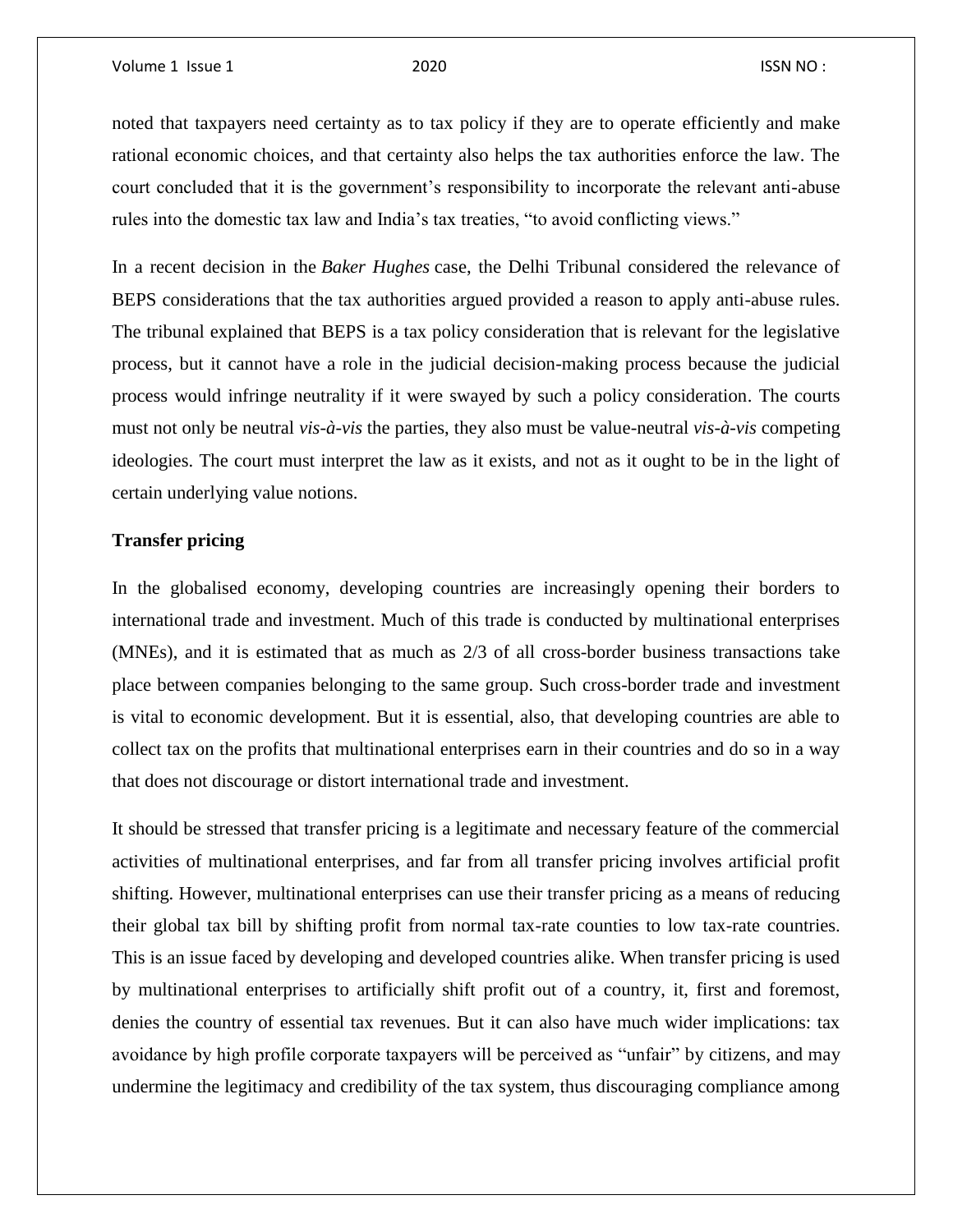l

all taxpayers. Base erosion constitutes a serious risk to tax revenues, tax sovereignty and tax fairness for OECD member countries and non-members alike and the G20 has asked the OECD to take forward work on BEPS and advice on how the international tax system can evolve so as to address the challenges. Therefore, the lessons learned through working intensively on transfer pricing and BEPS issues in developing countries are constantly being fed back into the OECD's standard-setting process, to ensure that the developing country perspective is consistently considered in the development of standards and guidance on these fields. This has provided opportunities for developing countries to have a voice in the OECD's work on BEPS.

Most OECD and many non-OECD countries have introduced and are introducing transfer pricing and BEPS rules into their tax legislation. They have done this in order to ensure that the profits reported by MNEs in their jurisdictions are computed in line with internationally accepted principles, to counter any inappropriate or abusive transfer pricing by MNEs, and to avoid BEPS practices done by taxpayers. In most countries that have transfer pricing rules, the benchmark adopted is the "arm's length principle". The arm's length principle requires that transfer pricing between associated enterprises should be the same as if the two companies involved in the transaction were two unrelated parties negotiating in the market, rather than part of the same corporate structure. Relatively few developing countries have fully effective transfer pricing and BEPS regimes in place. Many developing countries that have legislation in place often lack the administrative, technical and auditing capacity to enforce the law and conduct effective and efficient audits.

The three important ways to prevent transfer pricing given by the OECD in its BEPS report are as follows

In its action 8 the report suggests elimination of BEPS by moving intangibles.<sup>7</sup> It majorly aims at clearly defining intangibles so that the profit related to them is properly allocated. For hard to value intangibles(intangibles having highly uncertain value at the time of transfer) specific transfer pricing rules will be developed. As these intangibles are created in the early in the process of development of new commodities and require research and funding for determination of its true value, this approach would prove beneficial as it

 $^7$  See OECD, ACTION PLAN ON BASE EROSION AND PROFIT SHIFTING 20 (2013), <code>https://</code> www.oecd.org/ctp/BEPSActionPlan.pdf [https://perma.cc/BM2X-P78Q] [hereinafter OECD,ACTION PLAN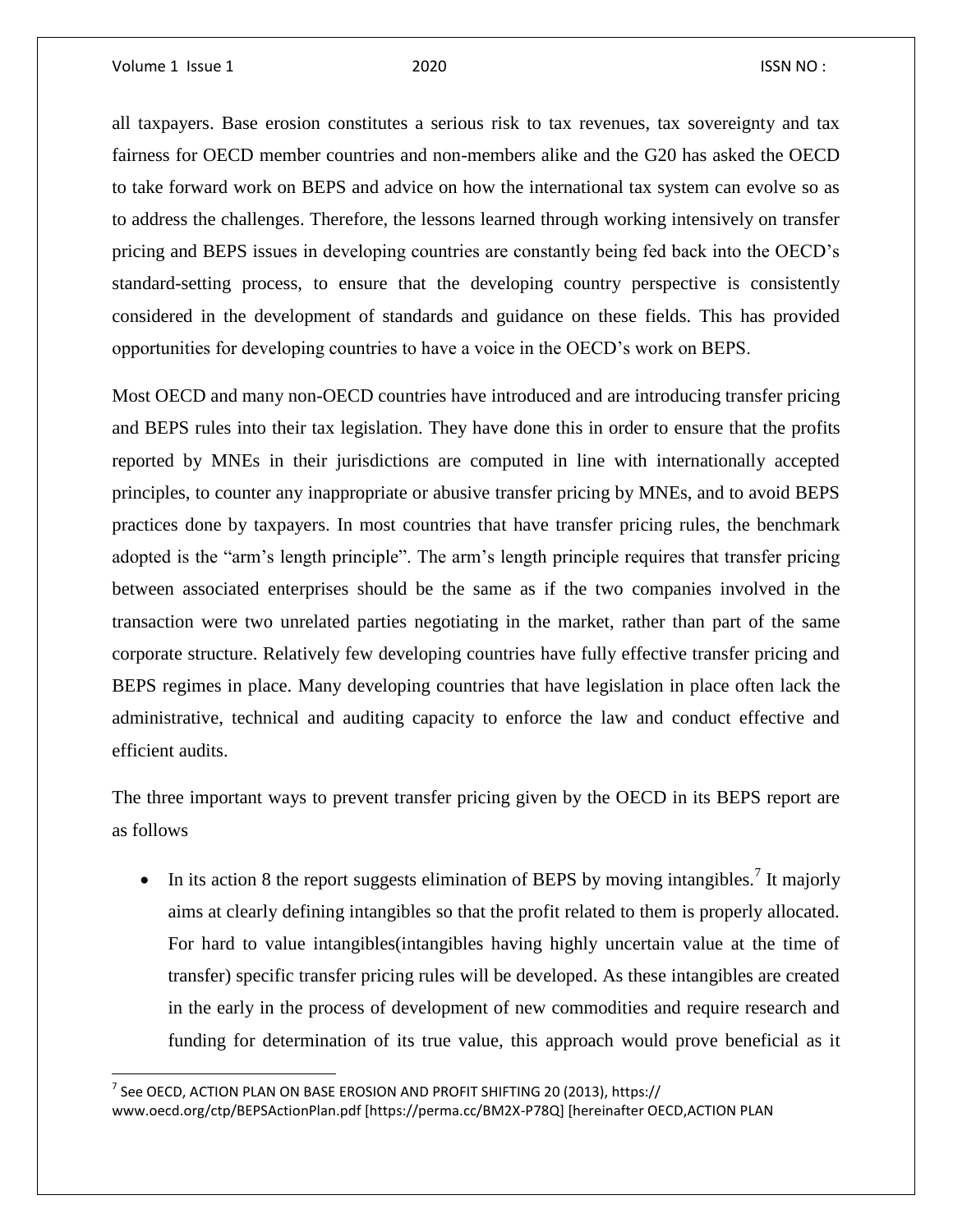would ensure that the taxpayer has appropriately accounted for reasonably foreseeable developments.

- In action 9 of the report it is suggested that the multinational corporations should report returns that are aligned with proper value creations. It will ensure that the risk and capital are allocated to entities according to their contributions.
- Action 10 aims to prevent multinational corporations from engaging in high-risk transactions that other third parties would be unlikely to engage in. The action seeks to apply the arm's length transaction principal to transfers between different entities within a multinational corporation. To do this, the circumstances surrounding transactions must be examined so that reports of profits are aligned with value creation. Further, the application of transfer pricing methods within the context of global value chains of multinational corporations must be clarified. Action 10 requires strong correlations between profit allocation factors and the actual creation of value, to ensure that transactions within a multinational corporation are consistent with the arm's length principle. $8<sup>8</sup>$

### **Transfer Pricing In India**

 $\overline{a}$ 

A recent study by Deloitte and TaxSutra for FY 14-15<sup>3</sup> reveal some interesting statistics around the trends of TP disputes:

- 50% of the cases selected for TP audit went through adjustments by tax officer
- 500+ court rulings with a distribution of:
	- o 4 by Supreme Court,
	- o 41 by High court,
	- o 486 by tribunals

 $^8$ DELOITTE, BEPS ACTION 10: USE OF PROFIT SPLITS IN THE CONTEXT OF GLOBAL VALUE CHAINS 2 (2015), http://www2.deloitte.com/content/dam/Deloitte/ie/Documents/Tax/BEPS%20 Action%2010%20- %20Scope%20of%20Further%20Work%20on%20Profit%20Splits%20-%20 October%202015.pdf [https://perma.cc/UCY9-6XKH].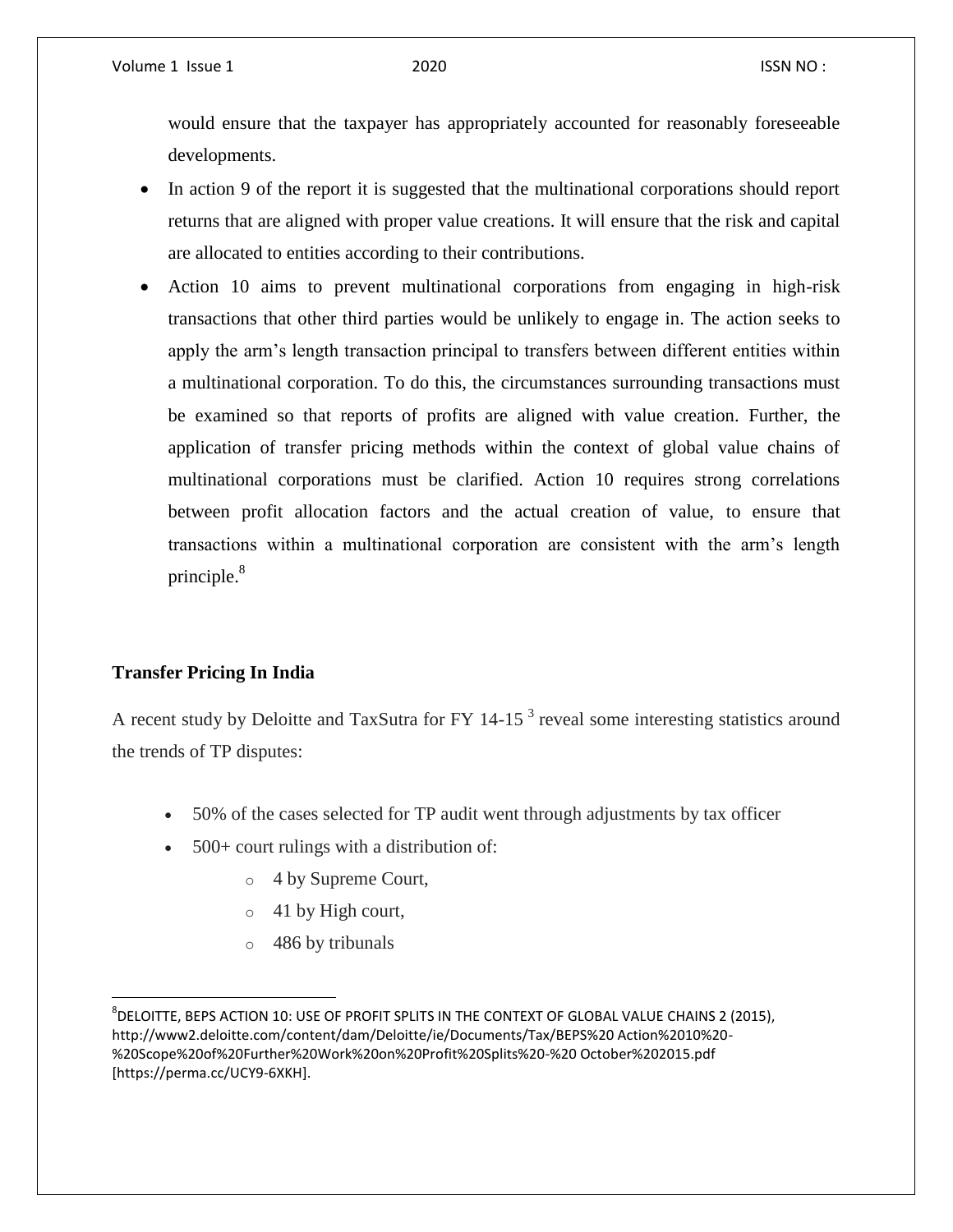- 45% of the cases relate to IT and ITES sector
- Delhi, Mumbai and Bangalore have the highest number of cases contributing to 69% of all cases in a year.

In order to curb this problem, the Indian Government has responded with several measures in the recent years to address the increasing volume of TP litigation. Some of these measures so introduced are as follows <sup>3</sup>:

- Issuance of internal guidance notes to Transfer Pricing Officers (TPOs) for consistent application of Tax Department's views across India;
- Issuance of clarificatory circulars on critical TP matters;
- Introduction of safe-harbor guidelines;
- Introduction of range concept and allowing use of multiple years data;
- Dedicated DRP charge for commissioners;
- Introduction of APA (along with rollback provisions);
- Introduction of risk based approach for manual selection of TP cases instead of compulsory audit of cases selected based on criteria of threshold limit

#### **Problems**

Like some developed countries, India has now codified GAAR provisions to safeguard its tax base against impermissible taxpayer behaviour. However, uncertainty persists in relation to the operational scope of these provisions, their interaction with SAAR and their application in the context of tax treaties. Moreover, with GAAR still being at its nascent stage, there may be a number of challenges and issues that may arise on account of different interpretations of the provisions. Aggressive application of Transfer Pricing provisions by the revenue authorities has resulted in increased litigation. In this scenario, the possibility of application of GAAR provisions to augment revenue collection cannot be ruled out, and any indiscriminate application of the provisions is likely to result in increased litigation and adversely affect investors' sentiments. In the backdrop of the Government's policy to ease their doing business in India, investors look forward to tax certainty and facilitated resolution of disputes. This could be a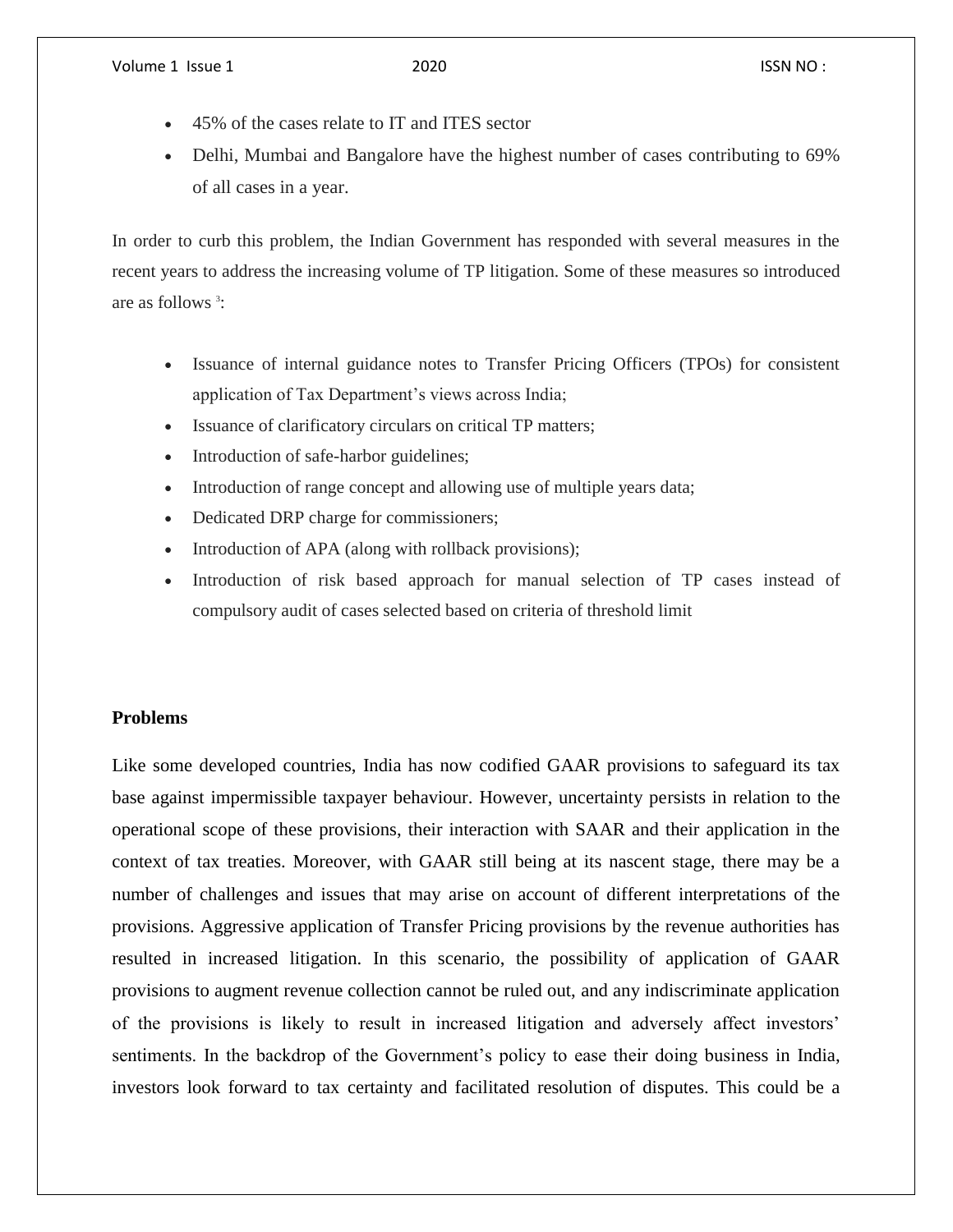challenge with the introduction of GAAR. Based on the experience of other countries in implementing GAAR, it is clear that it is the most complex and controversial tax legislation for all stakeholders. Its operation requires entities to pay close attention to the commercial purpose, substance and documentation of transactions to make a representation in a GAAR proceeding.

Under GAAR, the onus lies on the taxpayers to establish that transactions are not undertaken with the main objective of tax avoidance but are backed by commercial and economic substance. Therefore, defence documentation that spells out the commercial reasons for a transaction is crucial in this scenario. Taxpayers may however choose to obtain tax certainty through private rulings. GAAR is set to play a significant role in future enforcement of compliance. Multinational companies seeking to operate an effective global tax governance regime should appreciate and understand current developments in this area and be ready to address application of GAAR.

When we talk about GAAR and Mulilateral Instruments, their co-existence is quite uncertain. In case of GAAR the tax payer can be assured that the principal purpose test is fulfilled while in the case of MLI there is no separate authority to decide that the PPT test has been passed. In this case the Income tax officer can refuse to provide benefits under the tax treaty which can lead to increased litigations. <sup>9</sup>

With the introduction of the long term capital gain tax there could be a return of treaty shopping in India.<sup>10</sup>This is mainly because if an FPI enters through Singapore or Mauritius they will be liable for the 10% LTCG as against nil tax if they come through countries like Netherlands and France. The difference between tax treaties like Mauritius and Singapore compared to Netherlands and France is that the latter have not been amended. India in last two years have amended tax treaties with Singapore, Mauritius and Cyprus where domestic taxes would be

l

<sup>&</sup>lt;sup>9</sup> PWC GAAR decoded, Nov 2017 www.pwc.in

<sup>10</sup>By *Sachin Dave*Tax treaty shopping to restart as FPIs could move base to France or Netherlands , feb 1 2017, economic times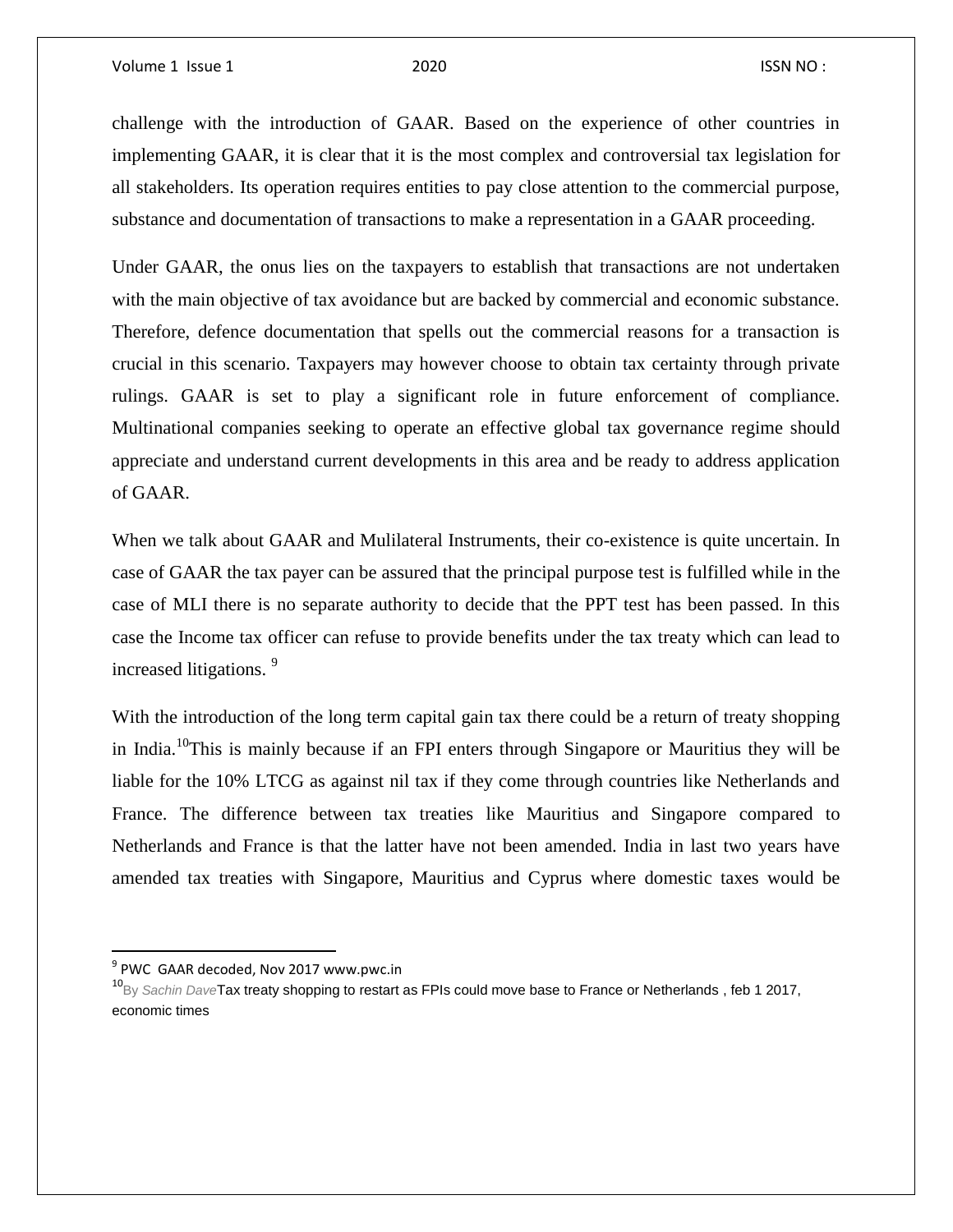$\overline{a}$ 

applicable. Many FPIs could now look at setting up a pooling or investment vehicle in Netherlands or France to take the tax advantage.

#### **Suggestions and Conclusions**

In order to keep the balance between the need for jurisdictions to enforce their tax rules and the taxpayer's right to have certainty in the tax rules applicable to their business activities, transparency in aggressive tax planning should be evaluated on the basis of the availability, clarity, simplicity and reliability of the anti-avoidance rules. Fiscal transparency requires the drafting of tax rules to be clear for the tax administration to enforce them and for the taxpayer to rely on them. In this framework the notion of transparency has a broader meaning than the one provided by the OECD regarding exchange of information.

The broader approach to transparency has also been addressed by several scholars. For Owens, the notion of transparency should include clarity, simplicity and reliability.<sup>11</sup> Furthermore, Owens rightly states that "greater transparency between the taxpayer and the tax authorities is a good thing as it will lead to fewer disputes, greater mutual understanding and a relationship based on cooperative compliance". <sup>12</sup>

Countries have until now tackled aggressive tax planning by means of enhancing administrative cooperation i.e. concluding agreements to exchange information and administrative assistance to ensure tax compliance. In addition, countries have introduced anti-abuse rules in tax treaties and in national rules. Examples of these rules in tax treaties are the beneficial ownership, the limitation on benefits test, the main purpose test, the subject to tax clause and the switch over clause amongst others. At national level, countries have introduced general anti-avoidance rules such as substance over form, business purpose, and abuse of law. Summarizing aggressive tax planning may result in tax base erosion and therefore measures to counteract aggressive tax planning have been introduced by countries at domestic and at international level.<sup>13</sup>

<sup>&</sup>lt;sup>11</sup> J. Owens, Moving Towards Better Transparency and Exchange of Information on Tax Matters, 11 Bulletin for International Taxation, 557 (2009)

<sup>&</sup>lt;sup>12</sup> J. Owens, International Tax Transparency: The "Full Monty", 9 Bulletin for International Taxation, (2014), 384. <sup>13</sup>Dr. Irma Johanna Mosquera Valderrama1, Festus Akunobera2, Addy Mazz3, Natalia Quiñones Cruz4, Luís Eduardo Schoueri5 , Jennifer Roeleveld6 , Craig West7 , Pasquale Pistone8 , Frederik Zimmer. Tools Used by Developing Countries to Counteract Aggressive Tax Planning in the Light of Transparency